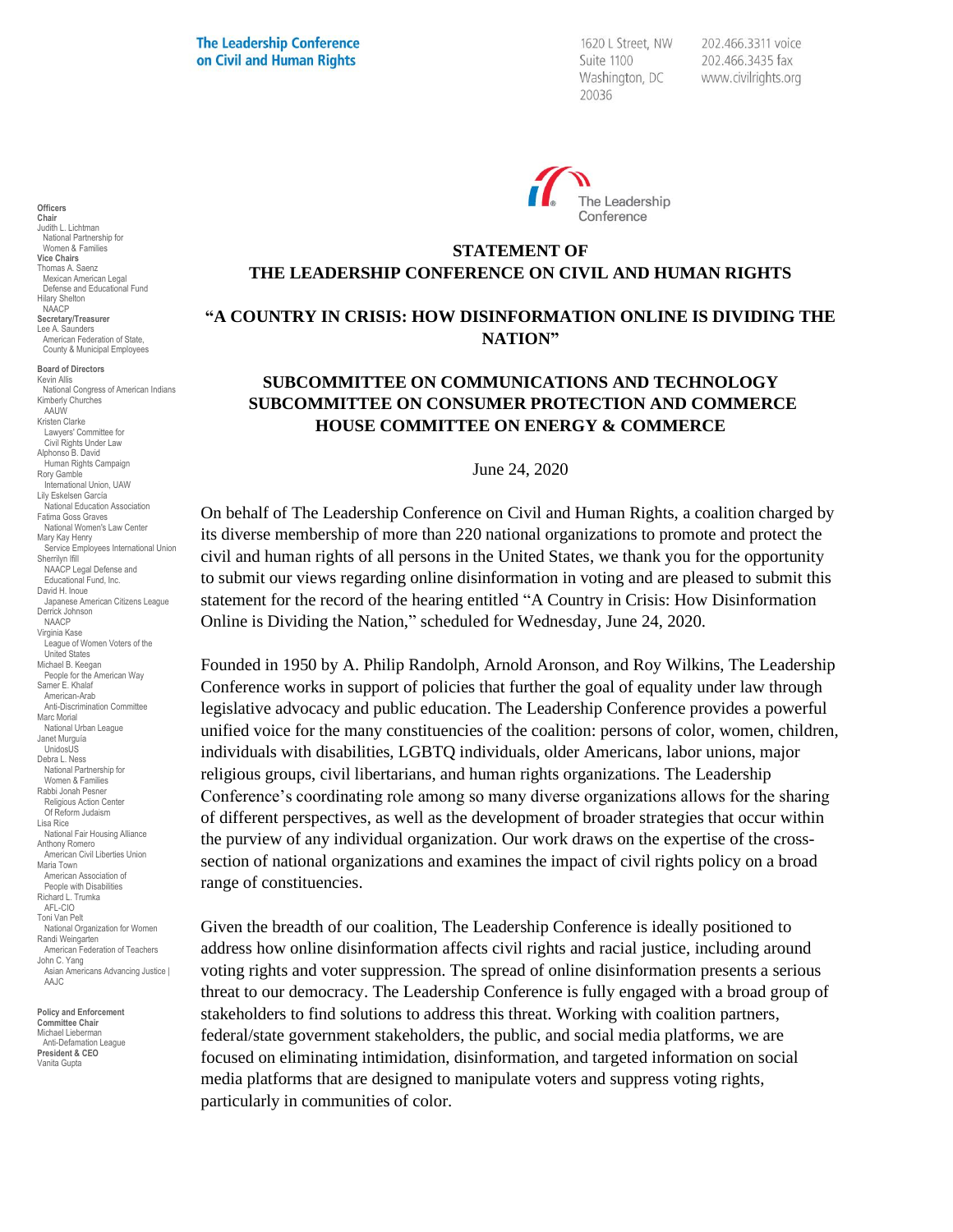June 24, 2020 Page 2 of 7



Ensuring a fair and inclusive election demands extreme vigilance and Congress must ensure that tech platforms do everything they can to meaningfully address and counter online voter suppression. We believe the record compiled in this hearing will show that tech companies should: (1) Improve and enforce their current community standards policies on voter engagement and civic activities; (2) Model for voter content the positive steps already taken to both provide accurate information and prevent disinformation about COVID-19; (3) Prevent disinformation in political ads; and (4) Enact structural reforms to ensure accountability and commitment to civil rights.

#### **Background**

From information sharing to community engagement, social media has become an integral part of everyday life. Social media makes a global community smaller and establishes connectivity with the click of a button. While these tools can be used to uplift and build community, they can also be used for nefarious purposes – to spread misinformation and to sow division and rancor. Election interference during the 2016 presidential election is a clear example. Evidence from the 2016 presidential election shows that false information is often being spread by domestic and foreign actors who have vested interest in suppressing the vote of communities of color.<sup>1</sup> News reports and government investigations confirmed that Facebook and other social media platforms were used as instruments in coordinated and systematic attempts to suppress voting participation, particularly among Black and Brown voters, during the 2016 election. Despite these findings, Facebook was simply unwilling to acknowledge its role in facilitating civil and human rights violations on its platform.

In May 2018, at the urging of civil rights groups, Facebook committed to a long-overdue civil rights audit. Two reports from the audit have been released, with a third scheduled for later this summer. Both reports addressed the company's deficiencies with respect to U.S. election-related work. The audit's second report provided important context for Facebook's and the audit's work in this area:

*First, voter suppression and intimidation have a long history in this country. The tactics used in such campaigns have evolved and will likely continue to do so. As a result, voter suppression and intimidation will require ongoing focus and attention. Second, harmful manipulation and suppression tactics have been used on Facebook and other online platforms. In 2016, foreign actors used a network of fake Facebook accounts to sow discord and spread misinformation. The Senate Select Committee on Intelligence and the Mueller investigation found that the Russian Internet Research Agency's (IRA) efforts were specifically targeted at communities of color. Those findings are consistent with concerns expressed by the civil rights community: that foreign actors exploited the platform by using fake accounts to run ads that encouraged racial and religious animus, attempted to suppress minority voter turnout, and targeted communities of color and racial and ethnic minorities. Third, Facebook acknowledges the harm to communities of color caused by these activities on the platform. Facebook says it was alarmed by the manipulative tactics deployed by the IRA and how its advertising platform was used to foster racial discord, and is committed to preventing such harms in the future.*

<sup>&</sup>lt;sup>1</sup> [https://www.intelligence.senate.gov/sites/default/files/documents/Report\\_Volume4.pdf](https://www.intelligence.senate.gov/sites/default/files/documents/Report_Volume4.pdf)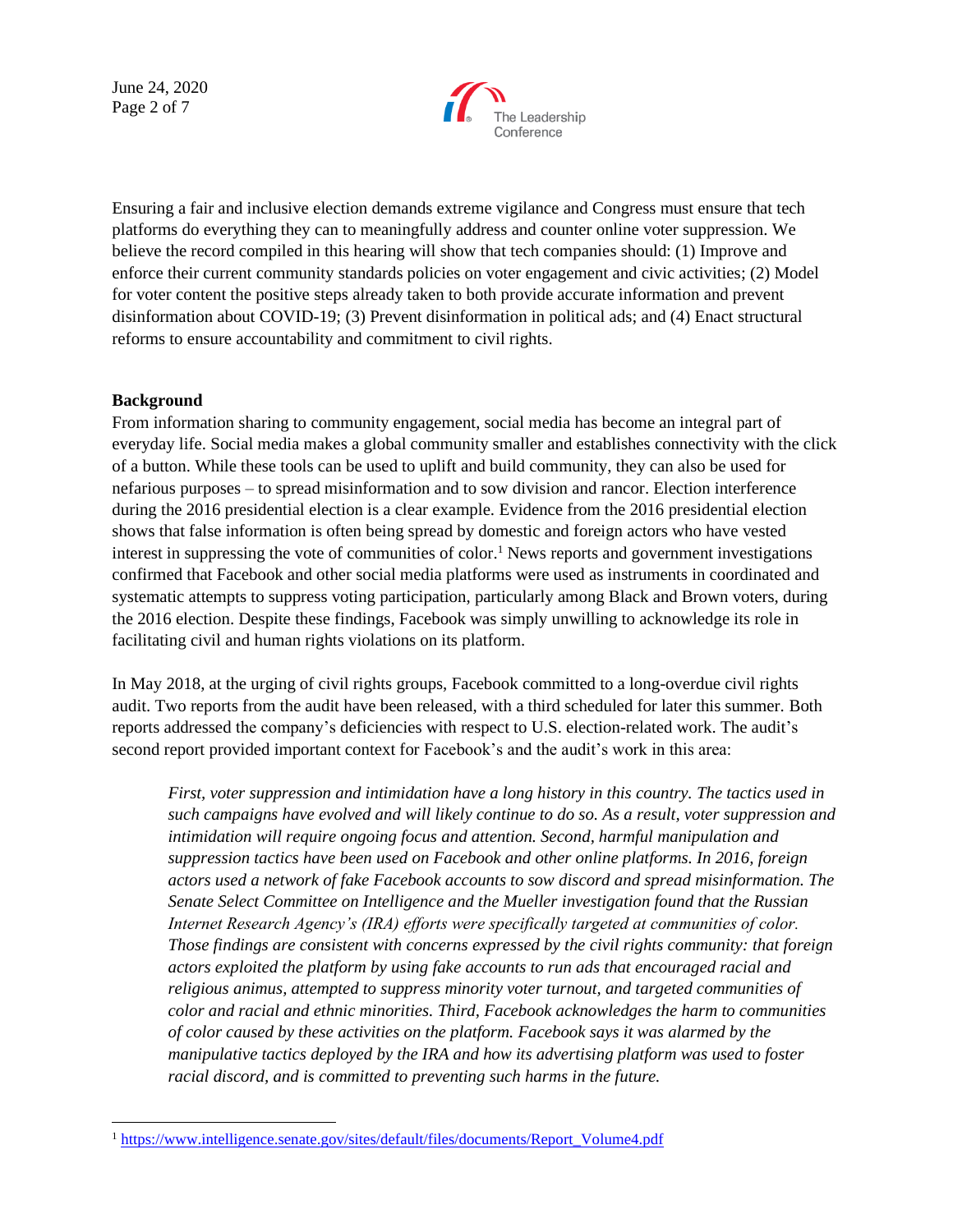June 24, 2020 Page 3 of 7



Disinformation has and will continue to be a huge hurdle to contend with in the 2020 elections, particularly with foreign and domestic actors targeting communities of color.<sup>2</sup> It is imperative that Congress holds digital and social media companies accountable for the role they play in undermining our democracy, considering the significant problems unearthed during the 2016 election. Social media companies must demonstrate they are taking a systemic approach and acting on commitments to enact further improvements, undertake studies, or take new steps to resolve how their platforms are being used to suppress votes and undermine elections.

For the last several years, The Leadership Conference has engaged with the social media platforms, to encourage them to address these issues. We have made a series of recommendations to obviate false content that could lead to voter suppression on the company's platforms. While Facebook and the other social media platforms have made a few changes, they have made little progress to prevent the spread of voter suppression. As the elections get closer, it is vital that Facebook and other platforms fix these problems. Without making changes, disinformation and voter suppression could affect the ability of people to vote and adversely affect the integrity of the election.

Accordingly, we urge Congress to hold tech companies accountable for taking the following steps:

### **Platforms Must Enforce and Improve Their Current Policies**

Congress has an important role to play in ensuring that platforms enforce and improve their current community standards policies on voter engagement and civic activities. The platforms must implement their policies fairly, including removing expeditiously voter suppression content that violates those policies, downranking the content in search results, or labeling content and including correct voting information, regardless of the speaker.

While Facebook has policies to remove content that has false or misleading information on how to vote/participate in the election process<sup>3</sup>, the company is not consistently enforcing them. For example, Facebook has taken no action on a post by President Trump on May 26 that contained false information on mail-in ballots in Michigan. The Michigan ballot post violates Facebook's election integrity rules on spreading false information on voting. In sharp contrast, we are encouraged that Twitter took steps to address the president's tweet on the same topic by placing a label on the tweet stating that it did not contain factual information and added a link to the correct information. Twitter has also taken steps to label the president's recent "looting and shooting" tweet directed at protestors and also has taken down a tweet by the president that contained manipulated media.<sup>4</sup> Platforms must take a wider range of affirmative steps such as Twitter has done in recent weeks to address this content, including removal, labeling, and/or fact-checking of inaccurate and misleading posts.

Platforms should also expand and enforce the definition of what constitutes content that leads to voter suppression. Platforms have basic prohibitions of misrepresentations of dates, times, locations, who can vote, and threats of violence – but they should be further expanded universally on all platforms to include:

<sup>2</sup> <https://www.theatlantic.com/magazine/archive/2020/03/the-2020-disinformation-war/605530/>

<sup>3</sup> <https://about.fb.com/news/2019/10/update-on-election-integrity-efforts/#voter-suppression>

<sup>4</sup> <https://www.washingtonpost.com/technology/2020/06/18/trump-tweet-label-video/>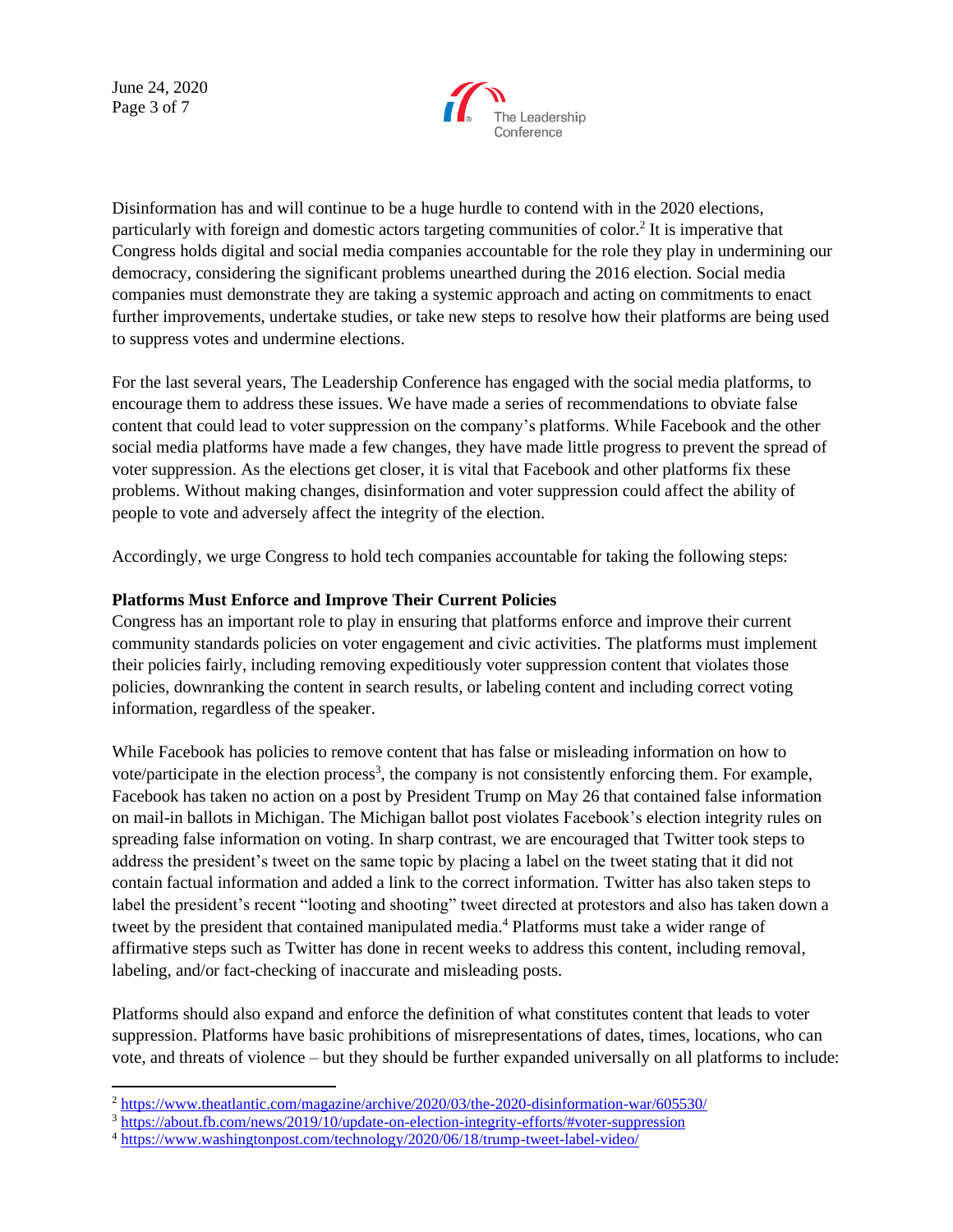June 24, 2020 Page 4 of 7



- Misrepresentations about long lines or equipment problems at voting locations
- Misrepresentations about police or law enforcement activity related to polling places or elections
- Any content containing statements that discourage or block access to voter registration or voting
- Any content that attempts to intimidate voters from participating in elections

Platforms should also expand the voter suppression definition to include instances and content where factual and verified information is used to target historically disenfranchised communities in order to prevent or dissuade them from participating in elections.

## **Platforms Must Apply COVID Disinformation Prevention Tools to Voting**

Platforms must improve processes and work on solutions that prevent the posting and spread of content in a myriad of ways – from user accounts, ads, organic posts, open and closed groups – which could suppress or manipulate voting rights towards African Americans and other targeted communities. Facebook's proactive response to the COVID-19 pandemic models the range of actions that can be taken to effectively combat voter suppression content. Recognizing public responsibility to protect and keep its users safe, the company has worked to push out reliable and factual information about the virus and how to stay safe during its spread. In recent months, Facebook has been working to provide users with accurate information about the coronavirus from health experts while keeping harmful misinformation from spreading on its apps and platforms. Facebook is also taking affirmative steps to inform users that they have interacted with harmful information or myths about COVID-19. Twitter and Google/YouTube have also instituted polices to either label or prevent content that contains misinformation about COVID-19. 5

In our discussions with Facebook, we have asked the company to utilize the same tools and resources to remove voter suppression content and proactively disseminate truthful information on the ways that voters can cast a ballot safely this year. These requests include:

- A major voter education effort that includes providing easily available/viewable information about how to request an absentee ballot and participate in safe in-person early or election day voting, state-by-state
- Sending correct information to users who have interacted with false voting content (just like Facebook is doing currently for those who interact with COVID-related misinformation)
- Strongly promoting online voter registration
- Providing warnings about not believing everything users read about elections or utilizing other ways to help educate users on the potential for misinformation (akin to what Facebook did in India in its last general election)
- Ramping up enforcement capabilities from now through the November election
- Applying affirmative steps and tactics used for COVID-19 that will expand voter education and participation while countering disinformation

<sup>&</sup>lt;sup>5</sup> [https://blog.twitter.com/en\\_us/topics/product/2020/updating-our-approach-to-misleading-information.html;](https://blog.twitter.com/en_us/topics/product/2020/updating-our-approach-to-misleading-information.html) <https://support.google.com/youtube/answer/9891785>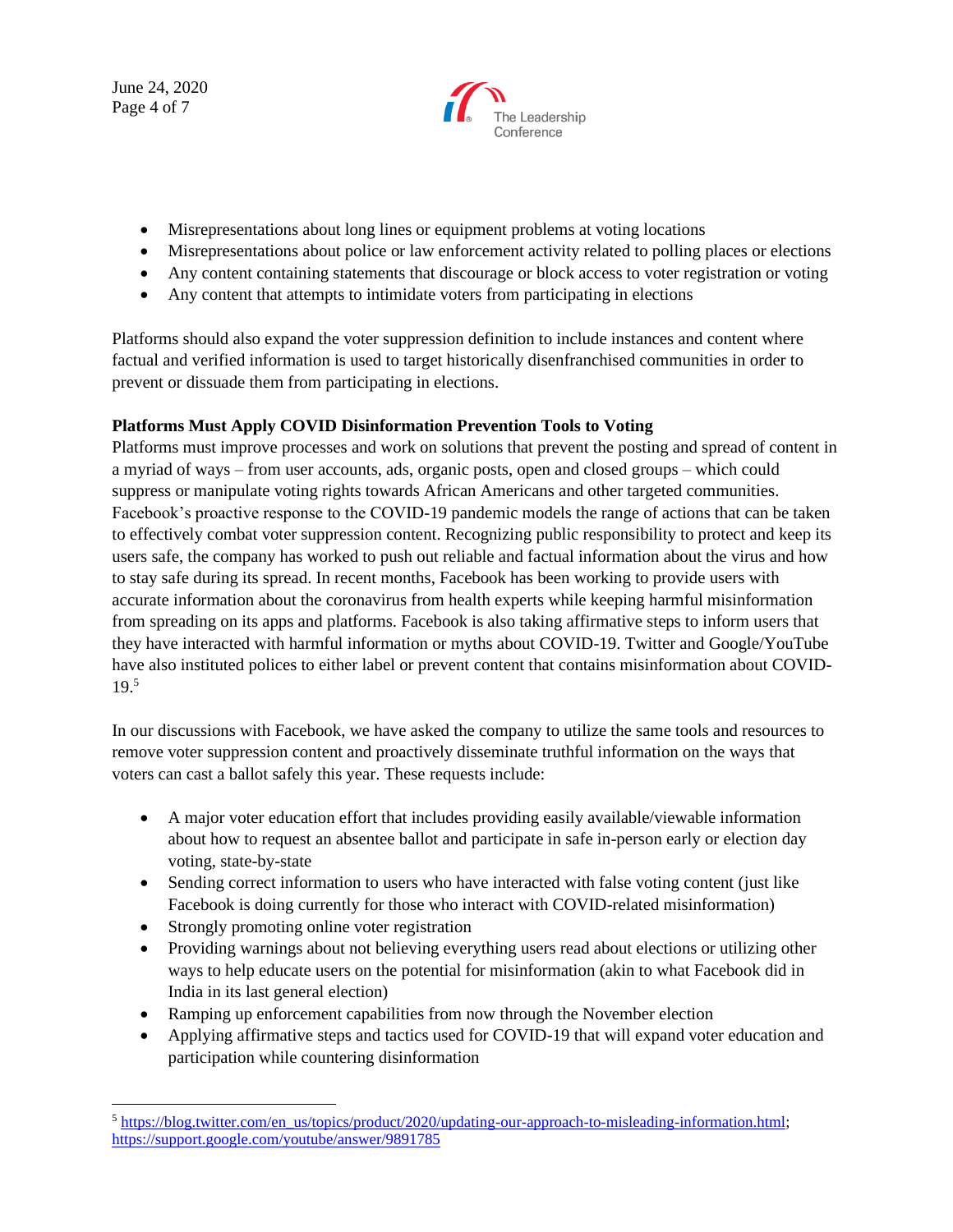June 24, 2020 Page 5 of 7



At the same time, efforts to exploit fears surrounding COVID-19 can lead to the spread of disinformation and voter suppression content and adversely affect and prevent the ability of citizens to vote this year, particularly for communities of color, who are disproportionately impacted by COVID-19. No single group of Americans was targeted by Russian information operatives, otherwise known as the IRA, in 2016 more than African Americans through the spread of voter suppression content on social media platforms.

In light of the number of states that have recently postponed their primary elections and are considering, at our strong urging, changes to laws and policies around how to cast a ballot safely in November, it is now clear that voters need the most up-to-date information from trusted sources so that they can exercise their fundamental right to vote this year. The election fiasco in Wisconsin – where voters were forced to risk their health and safety in order to vote – underscored the tremendous need to provide additional assistance to voters during this dangerous and challenging time. Unless the public knows the range of options through which to request and submit completed ballots, many voters – particularly people of color, Native Americans, people with disabilities, limited-English proficient citizens, students, and other historically marginalized citizens – simply will not have equal access to the ballot box, and the promise of our democracy will not be filled.

Facebook is taking some steps to address voter education and provide authenticated voter information with the creation of its Voter Information Center. Facebook states that the Center will provide accurate and authentic information about how to vote, including information and deadlines about mail-in ballots, early voting, and in-person voting.<sup>6</sup> If implemented properly, providing factual information on Facebook platforms about voting is a positive step and is an important request that we have asked for in our discussions with Facebook. It is vital that voters receive information that is shared from trusted sources so that they can exercise their fundamental right to vote this year.

However, these efforts do not address the larger issue of the spread of disinformation and voter suppression content on the platforms that adversely affects and prevents the ability of citizens to vote this year, particularly for communities of color. Facebook's establishment and implementation of the Voter Information Center, while well-intentioned, is a half-measure that does not directly tackle content that leads to voter suppression. Facebook has shown us, through its efforts to ensure accurate information on COVID-19, that it is well-equipped to monitor and prevent misinformation. Facebook must make similar efforts to ensure its platform is not used to spread inaccurate and misleading information that suppresses voting rights and manipulates voters.

In addition, the platforms must also prepare for COVID-related contingencies and disinformation that are likely to occur as Election Day approaches. For example, how will the platforms respond if a politician on November 1 falsely states that COVID is surging in Milwaukee and Detroit (where there are high populations of voters of color)? Would the content stay up on Facebook or Twitter because it is from a politician? Would it be labeled or linked to factual information? Or, given that much higher percentages of people will be voting by mail, we may not know the results on Election Day or potentially until weeks

<sup>6</sup> <https://about.fb.com/news/2020/06/voting-information-center/>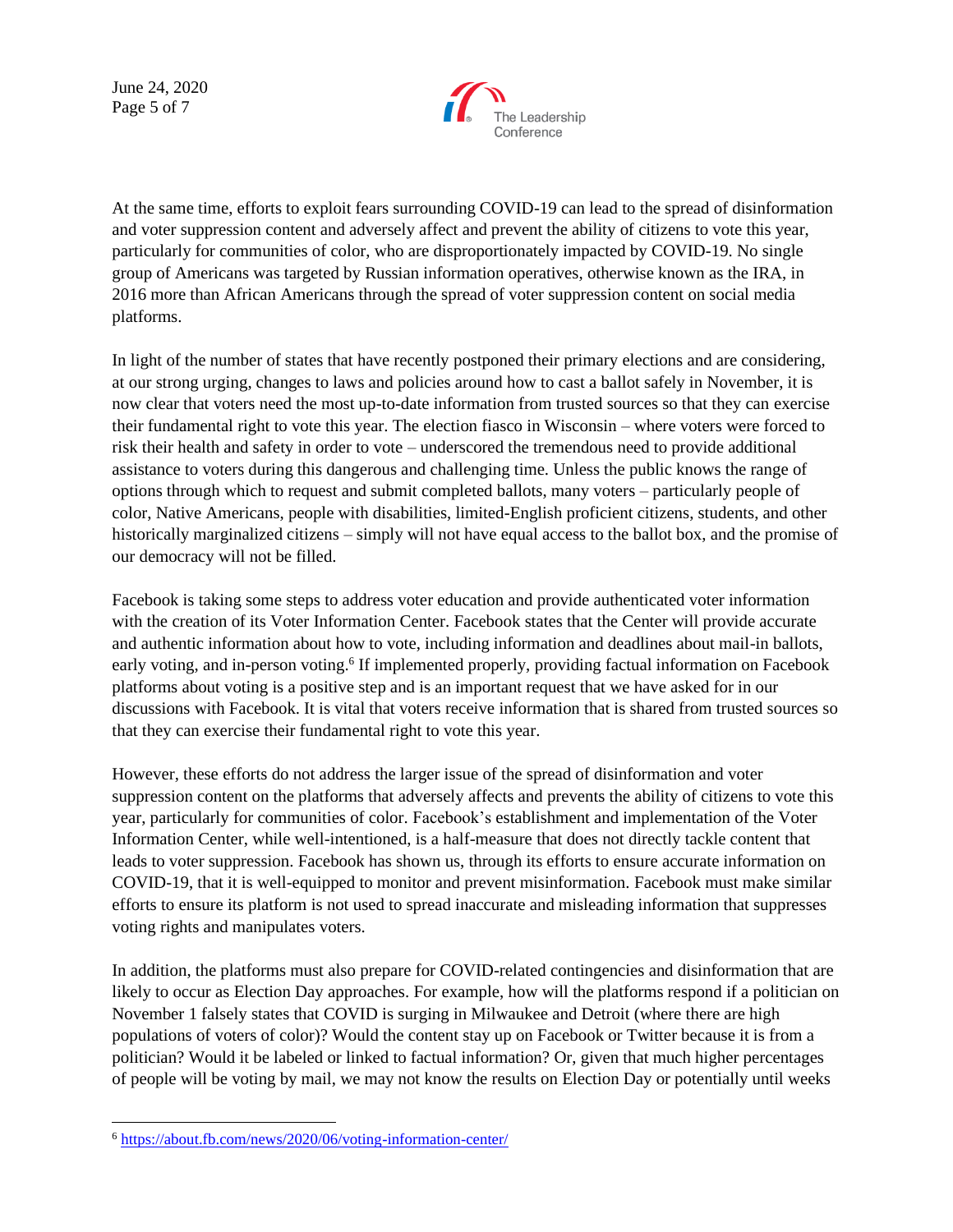June 24, 2020 Page 6 of 7



after Election Day. What will Facebook/Instagram, YouTube, and Twitter do to address potential rumors, lies, and videos about who the victors are of the presidential and down ballot races? How will the platforms address such mis- and disinformation if it comes directly from politicians? Will the platforms consider that mis- and disinformation to be political speech that is protected?

These are the types of circumstances and voter suppression that Congress must urge platforms to consider and address beyond just providing factual information about voting so that we can maintain the integrity of our democracy during this time of crisis.

### **Platforms Must Prevent Disinformation in Political Ads**

Online political advertisements are also a large source of disinformation that leads to voter suppression. Disinformation that is included on political ads can often make its way onto platforms as organic content that is spread and leads to voter suppression. Twitter recently announced a prohibition of political ads,<sup>7</sup> while Google/YouTube limits the targeting of ads to age, gender, and general location.<sup>8</sup> Contextual targeted advertising, such as serving ads to people reading or watching a story about a specific issue like the economy, is still allowed by Google.<sup>9</sup> Google states that it will not allow political advertisers to make false claims<sup>10</sup> and has also stated that it will remove election-related content on YouTube that may pose a risk of serious harm.<sup>11</sup> Facebook, however, has not made substantive changes to its political ads policy. Microtargeting based on a large number of characteristics, interests, and demographics are still allowed, and there is scant language in Facebook's policy about addressing false claims in political ads.<sup>12</sup>

Facebook's hands-off policy means that content in political ads is largely unchecked. In addition, despite Google's ban of false claims in political ads and removal of certain types of harmful content, it is unclear how widely it enforces this policy or what types of ads are removed, which can allow false information to still spread widely on YouTube.<sup>13</sup>

Facebook also announced last week that they are giving users more control over the political ads that users can see.<sup>14</sup> But merely giving users more choice over what ads they can see does nothing to address the underlying subject matter and disinformation that is often prevalent in ads and leads to voter suppression. Facebook and other platforms could take affirmative steps to address disinformation in political ads, including:

• Ensuring that any advertisements containing previously verified falsehoods by their standards can be prevented from running again instead of forcing each ad to be individually examined

<sup>7</sup> <https://business.twitter.com/en/help/ads-policies/prohibited-content-policies/political-content.html>

<sup>8</sup> <https://www.blog.google/technology/ads/update-our-political-ads-policy/>

<sup>&</sup>lt;sup>9</sup> Ibid

 $^{10}$  Ibid.

<sup>11</sup> <https://youtube.googleblog.com/2020/02/how-youtube-supports-elections.html>

<sup>12</sup> [https://www.facebook.com/policies/ads/restricted\\_content/political](https://www.facebook.com/policies/ads/restricted_content/political)

<sup>13</sup> <https://www.nytimes.com/2020/02/03/technology/youtube-misinformation-election.html>

<sup>14</sup> <https://about.fb.com/news/2020/06/voting-information-center/>